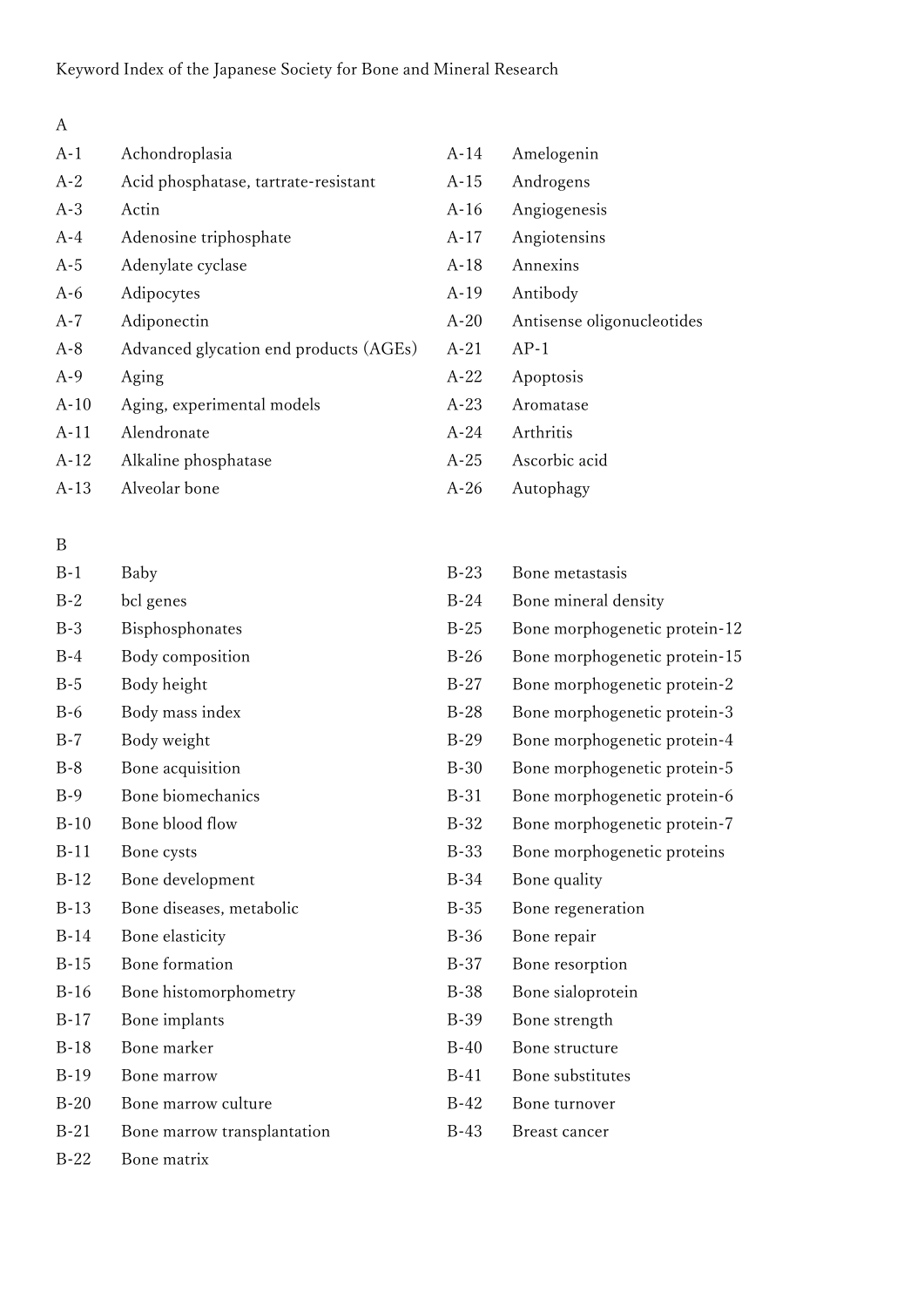| $\mathcal{C}$ |                                 |        |                             |
|---------------|---------------------------------|--------|-----------------------------|
| $C-1$         | Ca-ATPase                       | $C-26$ | Chondrocytes                |
| $C-2$         | Cadherins                       | $C-27$ | Chromosomes                 |
| $C-3$         | Calbindins                      | $C-28$ | Circadian rhythm            |
| $C-4$         | Calcification                   | $C-29$ | <b>CKD-MBD</b>              |
| $C-5$         | Calcitonin                      | $C-30$ | Clastokines                 |
| $C-6$         | Calcitonin gene-related peptide | $C-31$ | <b>CNP</b>                  |
| $C-7$         | Calcitonin receptors            | $C-32$ | Collagen                    |
| $C-8$         | Calcitriol                      | $C-33$ | Collagen, type I            |
| $C-9$         | Calcium                         | $C-34$ | Collagen, type II           |
| $C-10$        | Calcium channels                | $C-35$ | Collagen, type III          |
| $C-11$        | Calcium receptors               | $C-36$ | Collagen, type IV           |
| $C-12$        | Calcium, dietary                | $C-37$ | Collagen, type X            |
| $C-13$        | Calmodulin                      | $C-38$ | Computed tomography         |
| $C-14$        | Cancellous bone                 | $C-39$ | Computers                   |
| $C-15$        | Cancer                          | $C-40$ | Connective tissue           |
| $C-16$        | Carbonic anhydrases             | $C-41$ | Connexins                   |
| $C-17$        | Cartilage                       | $C-42$ | Cortical bone               |
| $C-18$        | Cathepsins                      | $C-43$ | Corticosteroids             |
| $C-19$        | cbl gene                        | $C-44$ | Cyclic AMP                  |
| $C-20$        | CD antigens                     | $C-45$ | Cyclic AMP response element |
| $C-21$        | Cell adhesion                   | $C-46$ | Cyclic GMP                  |
| $C-22$        | Cell communication              | $C-47$ | Cyclins                     |
| $C-23$        | Cell cycle                      | $C-48$ | Cyclooxygenases             |
| $C-24$        | <b>Central Nervous System</b>   | $C-49$ | Cytochrome p450             |
| $C-25$        | Chemokines                      | $C-50$ | Cytokines                   |
|               |                                 |        |                             |

#### D

|       | D-1 Decorin                 | $D-7$     | Dialy       |
|-------|-----------------------------|-----------|-------------|
| D-2   | Denosumab                   | $1)-8$    | $1\alpha$ , |
|       | D-3 Densitometry            | $D-9$     | 24,25       |
|       | D-4 Dentin matrix protein 1 | $D-10$    | DNA         |
| $D-5$ | Dexamethasone               | $D-11$    | DNA         |
|       | D-6 Diabetes mellitus       | D-12 Dual |             |

| $C-26$ | Chondrocytes             |
|--------|--------------------------|
| $C-27$ | Chromosomes              |
| $C-28$ | Circadian rhythm         |
| $C-29$ | <b>CKD-MBD</b>           |
| $C-30$ | Clastokines              |
| $C-31$ | <b>CNP</b>               |
| $C-32$ | Collagen                 |
| $C-33$ | Collagen, type I         |
| $C-34$ | Collagen, type II        |
| $C-35$ | Collagen, type III       |
| $C-36$ | Collagen, type IV        |
| $C-37$ | Collagen, type X         |
| $C-38$ | Computed tomography      |
| $C-39$ | Computers                |
| $C-40$ | Connective tissue        |
| $C-41$ | Connexins                |
| $C-42$ | Cortical bone            |
| $C-43$ | Corticosteroids          |
| $C-44$ | Cyclic AMP               |
| $C-45$ | Cyclic AMP response elem |
| $C-46$ | Cyclic GMP               |
| $C-47$ | Cyclins                  |
| $C-48$ | Cyclooxygenases          |
| $C-49$ | Cytochrome p450          |
| $C-50$ | Cytokines                |
|        |                          |

D-7 Dialysis D-8  $1\alpha$ , 25-Dihydroxyvitamin D3 D-9 24,25-Dihydroxyvitamin D3 D-11 DNA-binding proteins D-12 Dual energy X-ray absorptiometry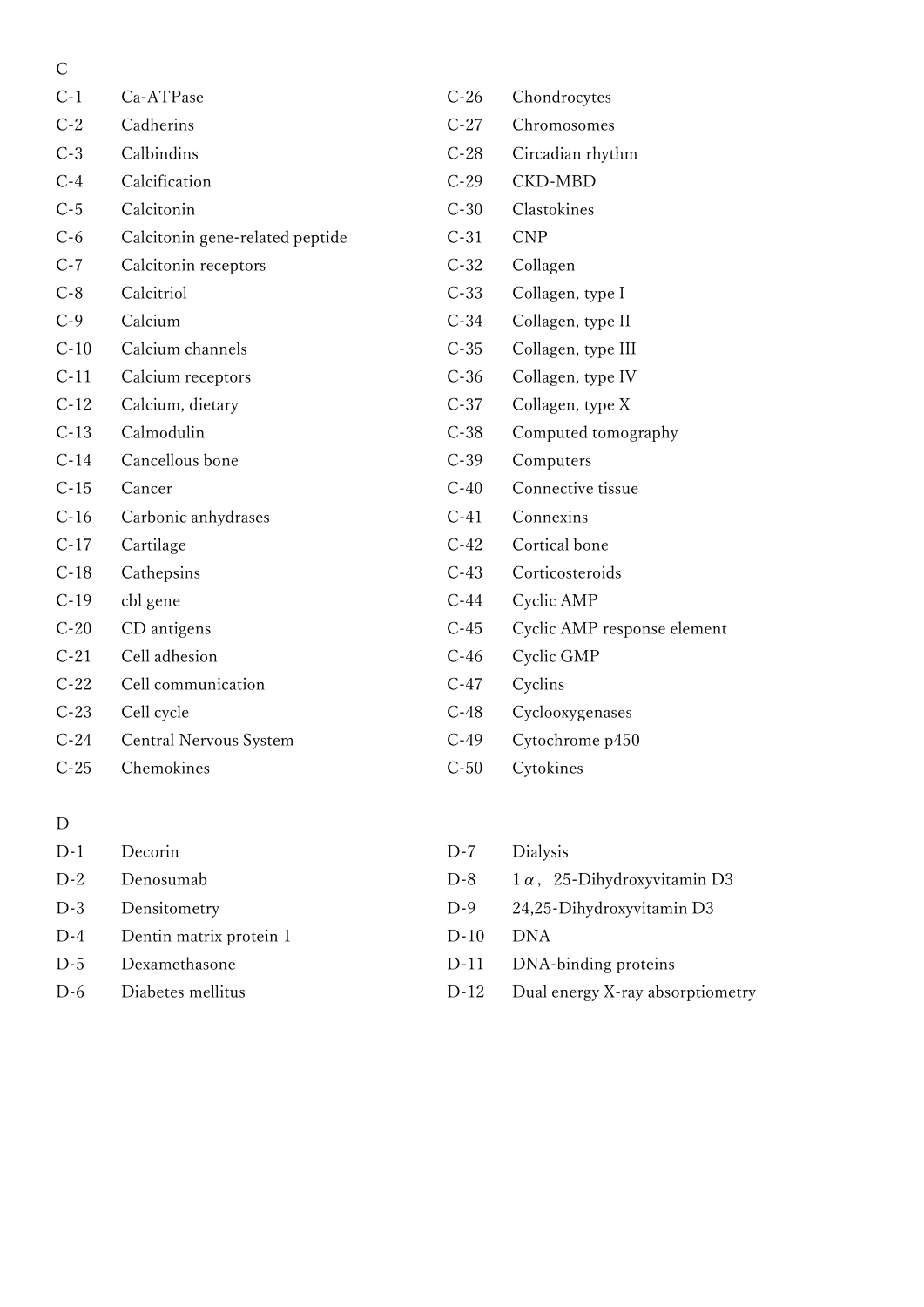- E
- E-1 Eldecalcitol E-11 Estradiol
- 
- 
- 
- E-5 Epidermal growth factor E-15 Ethanol
- 
- 
- E-8 Epithelial cells E-18 Exercise
- 
- E-10 ES cells

#### F

- 
- 
- 
- 
- 
- F-8 Fibroblast growth factors F-18 Fragility
- 
- 

## G

- G-2 Gap junctions G-8 Glucose G-3 Gelatinases G-9 gp130 factor
- 

## H

| $H-1$ | H-ATPase                 | $H-13$ | 25-Hydroxyvitamin D            |
|-------|--------------------------|--------|--------------------------------|
| $H-2$ | Heat-shock proteins      | $H-14$ | Hyroxyproline                  |
| $H-3$ | Hedgehogs                | $H-15$ | Hypercalcemia                  |
| $H-4$ | Hematopoiesis            | $H-16$ | Hypercalcemia of malignancy    |
| $H-5$ | Hematopoietic stem cells | $H-17$ | Hyperparathyroidism            |
| $H-6$ | Hepatocyte growth factor | $H-18$ | Hyperparathyroidism, primary   |
| $H-7$ | Hip                      | $H-19$ | Hyperparathyroidism, secondary |
| $H-8$ | Hip fractures            | $H-20$ | Hyperphosphatemia              |

- 
- E-2 Embryo E-12 Estrogen receptors
- E-3 Endothelial cells E-13 Estrogen response element
- E-4 Endotoxin E-14 Estrogens
	-
- E-6 Epigenetics E-16 Ethnic-racial groups
- E-7 Epiphyses E-17 Etidronate
	-
- E-9 ER stress E-19 Extracellular matrix
- F-1 Falling F-11 Fibrodysplasia ossificans progressiv (FOP)
- F-2 Fas antigen F-12 Frailty
- F-3 Females F-13 Fluorides
- F-4 Femoral neck F-14 Focal adhesion kinase
- F-5 Femur F-15 fos gene
- F-6 Fetus F-16 Fracture healing
- F-7 FGF23 F-17 Fractures
	-
- F-9 Fibroblasts F-19 FRAX
- F-10 Fibronectin F-20 Free radicals
- G-1 G proteins G-7 Glucocorticoids
	-
	-
- G-4 Gene mapping G-10 Granulocyte-macrophage colony-stimulating
- G-5 Gene regulation G-11 Growth hormone
- G-6 Geriatrics G-12 Growth plate
	-
	-
	-
	-
	-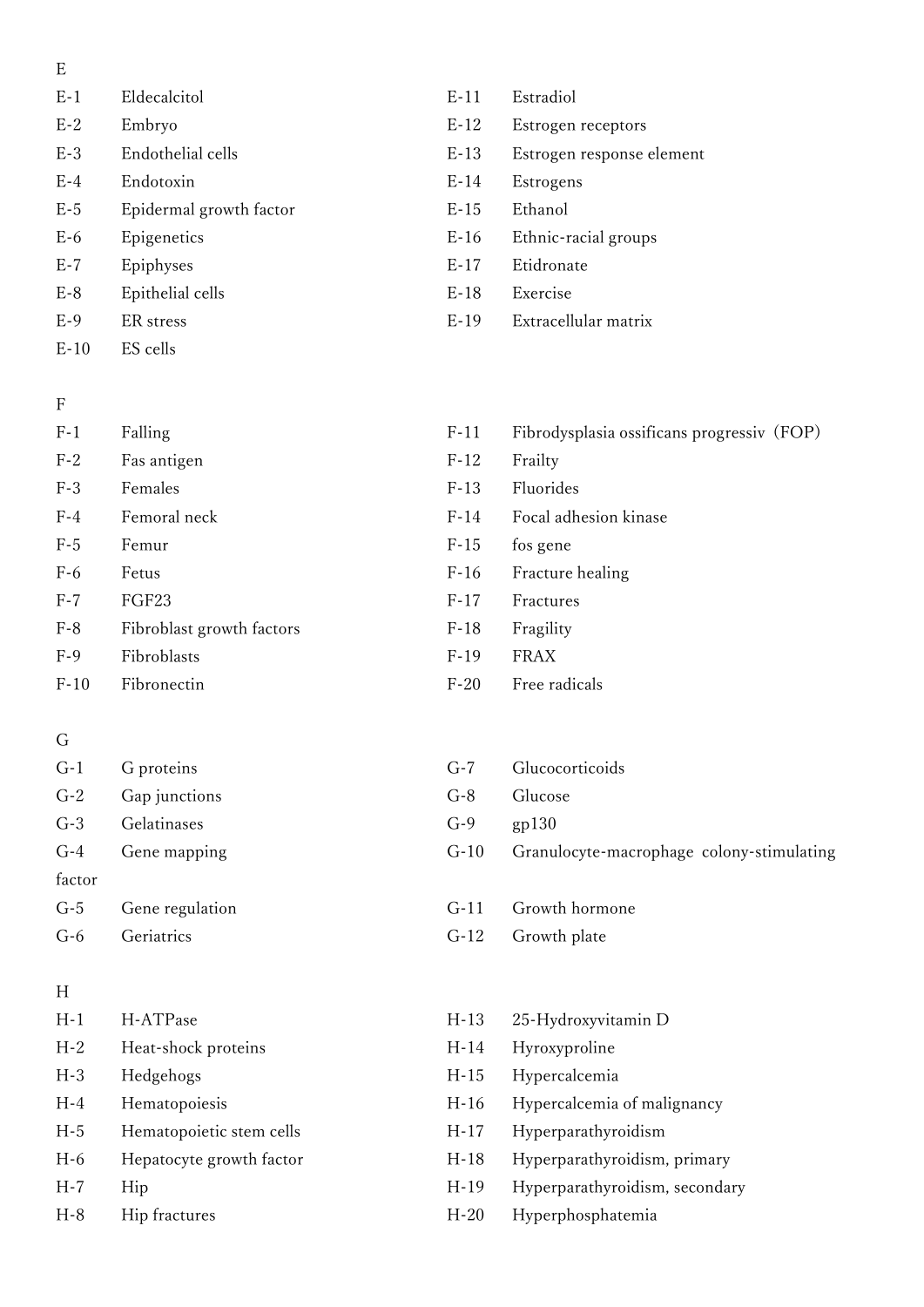| H-9  | Homeobox genes                | H-21 Hypocalcemia       |
|------|-------------------------------|-------------------------|
| H-10 | Hormone                       | H-22 Hypoparathyroidism |
|      | H-11 Hydroxyapatites          | H-23 Hypophosphatasia   |
|      | $H-12$ 1,25-D3-24 hydroxylase | H-24 Hypophosphatemia   |

# I

| Ibandronate          | $I-14$ | Interferon gamma                  |
|----------------------|--------|-----------------------------------|
| ICAM-1               | $I-15$ | Interleukin-1                     |
| $IGF-I$              | $I-16$ | Interleukin-1 receptor antagonist |
| $IGF-II$             | $I-17$ | Interleukin-10                    |
| IGF-binding proteins | $I-18$ | Interleukin-11                    |
| IGFBP-3              | $I-19$ | Interleukin-4                     |
| IGFBP-4              | $I-20$ | Interleukin-6                     |
| IGFBP-5              | $I-21$ | Interleukin-8                     |
| Immobilization       | $I-22$ | Intervertebral disks              |
| Inflammation         | $I-23$ | Intestines                        |
| Insulin              | $I-24$ | Intracellular pH                  |
| Integrins            | $I-25$ | iPS cells                         |
| Interferon alpha     | $I-26$ | Isoflavones                       |
|                      |        |                                   |

# J

| J-1 | Joints | J-2 jun gene |
|-----|--------|--------------|
|     |        |              |

# K

|            | K-1 Keratinocytes  | K-4 Klotho |                   |
|------------|--------------------|------------|-------------------|
| K-2 Kidney |                    |            | K-5 Knockout mice |
|            | K-3 kidney tubules |            |                   |

# L

| $L-1$ | Laminin  |         | L-6 Locomotive syndrome |
|-------|----------|---------|-------------------------|
| $L-2$ | Leptin   | $L - 7$ | LRP                     |
| $L-3$ | Leukemia |         | L-8 Lumbar spine        |
| $L-4$ | Liver    |         | L-9 Lymphocytes         |
| $L-5$ | Loading  |         |                         |

#### M

| M-1   | Macrophage colony-stimulating factor | M-15        | Metabolic syndrome |
|-------|--------------------------------------|-------------|--------------------|
| $M-2$ | Macrophages                          | M-16        | MG-63 cells        |
| $M-3$ | Magnesium                            | M-17        | microRNA           |
| M-4   | Magnetic resonance imaging           | M-18        | mineralization     |
| $M-5$ | MAP kinases                          | M-19        | Monocytes          |
| M-6   | Matrix metalloproteinases M-20       | Morphometry |                    |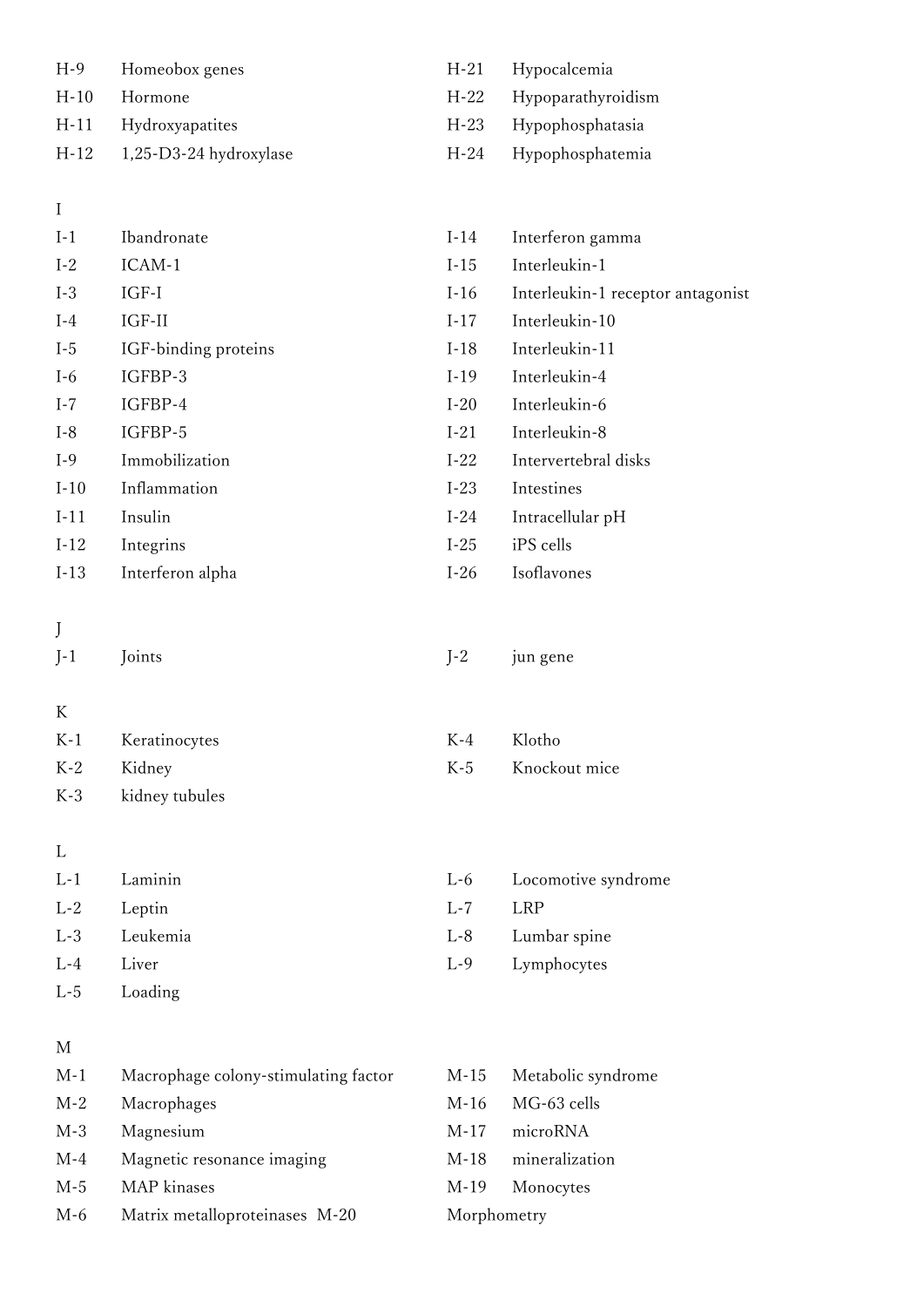| $M-7$  | Matrix vesicles                      | $M-21$ | Multiple myeloma       |
|--------|--------------------------------------|--------|------------------------|
| $M-8$  | MC3T3-E1 cells                       | $M-22$ | Muscle                 |
| $M-9$  | McCune-Albright syndrome             | $M-23$ | Muscle satellite cells |
| $M-10$ | Mechanical strain                    | $M-24$ | Muscle strength        |
| $M-11$ | Menopause                            | $M-25$ | Mutation               |
| $M-12$ | Matrix extracellular                 |        |                        |
|        | phosphoglycoprotein precursor (MEPE) | $M-26$ | Myoblasts              |
| $M-13$ | Mesenchymal stem cells               | $M-27$ | <b>Myositis</b>        |
| $M-14$ | Metabolic acidosis                   |        |                        |

#### N

| $N-1$ | Na-phosphate cotransport | N-5   | Nitric oxide |
|-------|--------------------------|-------|--------------|
|       | N-2 Nephrolithiasis      | $N-6$ | – Notch      |
|       | $N-3$ $NF - \kappa B$    | $N-7$ | NSAID's      |
| $N-4$ | Niche –                  | $N-8$ | Nutrition    |

#### O

| $O-1$  | Obesity                 | $O-15$ | Osteonectin                    |
|--------|-------------------------|--------|--------------------------------|
| $O-2$  | Odanacatib              | $O-16$ | Osteopenia                     |
| $O-3$  | Osteoarthritis          | $O-17$ | Osteopetrosis                  |
| $O-4$  | Osteoblast progenitors  | $O-18$ | Osteopontin                    |
| $O-5$  | Osteoblasts             | $O-19$ | Osteoporosis                   |
| $O-6$  | Osteocalcin             | $O-20$ | Osteoporosis, animal models    |
| $O-7$  | Osteoclastogenesis      | $O-21$ | Osteoporosis, in vitro studies |
| $O-8$  | Osteoclasts             | $O-22$ | Osteoporosis, male             |
| $O-9$  | Osteocytes              | $O-23$ | Osteoporosis, postmenopausal   |
| $O-10$ | Osteogenesis            | $O-24$ | Osteoprogenitor cells          |
| $O-11$ | Osteogenesis imperfecta | $O-25$ | Osteosarcoma                   |
| $O-12$ | Osteolysis              | $O-26$ | Osterix                        |
| $O-13$ | Osteomalacia            | $O-27$ | Ovariectomy                    |
| $O-14$ | Osteonecrosis           | $O-28$ | Oxidative stress               |

## P

| $P-1$ | Paget's disease                      | P. |
|-------|--------------------------------------|----|
| $P-2$ | Pamidronate                          | P  |
| $P-3$ | Parathyroid adenoma                  | P. |
| $P-4$ | Parathyroid glands                   | P. |
| $P-5$ | Parathyroid hormone                  | P. |
| $P-6$ | Parathyroid hormone response element | P. |
| $P-7$ | Parathyroid hormone-related peptide  | р. |
| $P-8$ | Patterning                           | р. |
| $P-9$ | PCR                                  | р. |

#### -18 PI 3-kinase

#### -19 Plasmin

- -20 Plasminogen activator
- -21 Plasminogen activator inhibitors
- P-22 Podosomes
- -23 Pregnancy
- -24 Progesterone
- -25 Promoters
- -26 Prostaglandin E2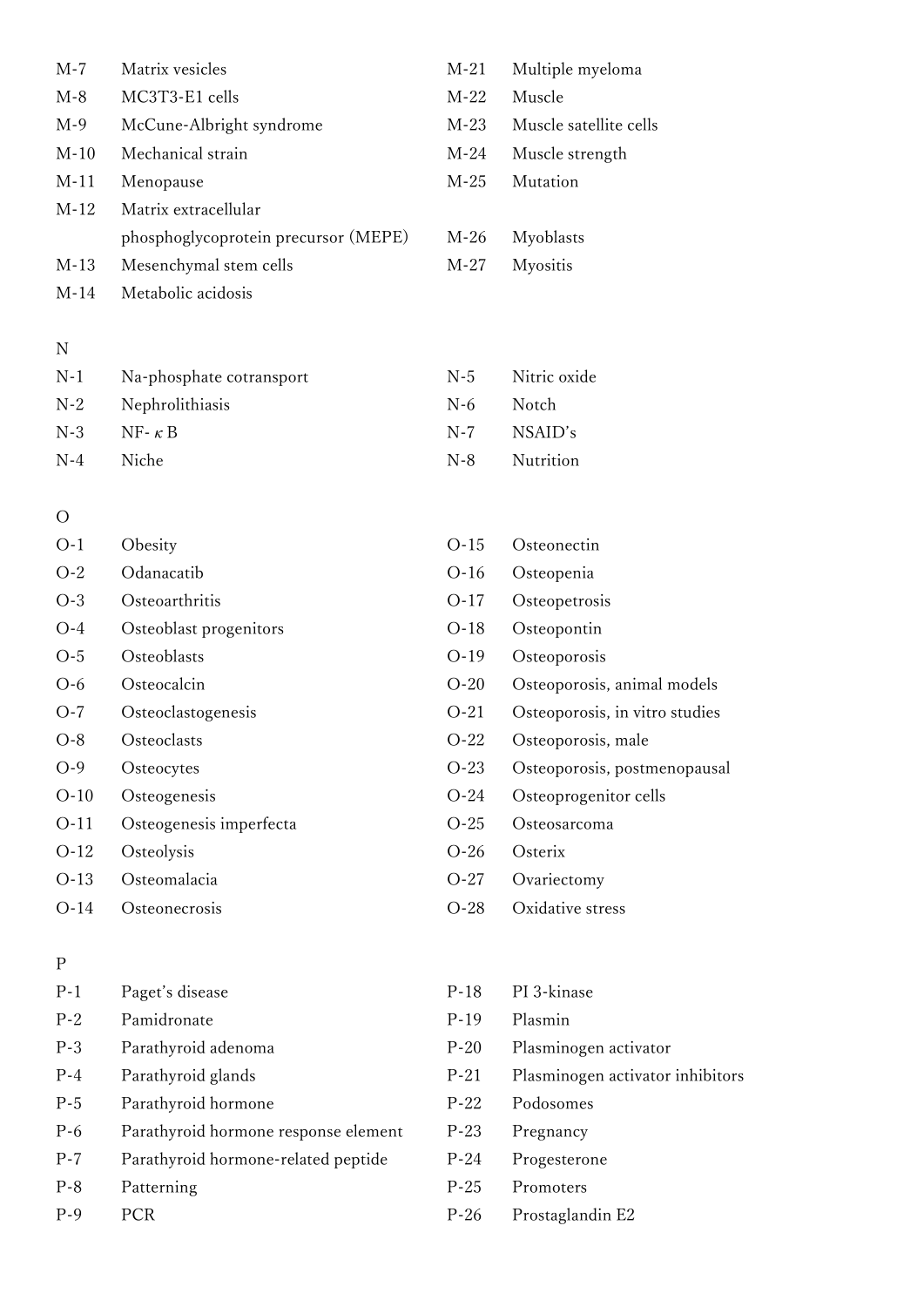- P-10 Peak bone mass P-27 Prostaglandins
- 
- 
- 
- 
- P-15 Phosphates P-32 Puberty
- P-16 Phospholipase A P-33 Pyridinolines
- P-17 Phospholipase C

#### R

- R-1 Radioimmunodetection R-8 Retinoid receptors R-2 Raloxifene R-9 RGD peptides R-3 RANK/RANKL R-10 Rheumatoid arthritis R-4 ras gene R-11 Rickets R-5 Receptors R-12 ROS 17/28 cells
- R-6 Renal osteodystrophy R-13 Ruffled border
- R-7 Retinoic acids R-14 Runx2

#### S

- S-1 SaOS-2 cells S-8 Skeleton S-2 Sarcopenia S-9 Smad S-4 Sclerostin S-11 Spine
- 
- S-7 Skeletogenesis S-14 Stromal cells

#### T

T-1 T cell Tibia T-2 Tamoxifen T-11 TNF $\alpha$ T-3 Teeth T-12 Trabecular bone T-4 Tenascin T-13 TRACP T-5 Tendons T-14 Transcription factors T-6 Teriparatide T-15 Transgenic animals T-7 Testosterone T-16 Transplantation  $T-8$  TGF- $\beta$  T-17 Tyrosine kinases T-9 Thyroid hormones T-18 Tyrosine phosphoprotein phosphatases

#### U

| U-1 Ultrasound densitometry |            | U-3 Unloading |
|-----------------------------|------------|---------------|
| $U-2$ UMR-106 cells         | U-4 Uterus |               |

- 
- P-11 Pediatrics P-28 Protein kinase A
- P-12 Periosteum P-29 Protein kinase C
- P-13 Phex P-30 Proteoglycans
- P-14 Phorbol esters P-31 PTH-PTHrP receptors
	-
	-
	-
	-
	-
	-
	-
	-

# S-3 Scaffold S-10 Spinal cord injuries S-5 Semaphorins S-12 src gene S-6 Signaling S-13 Stem cells